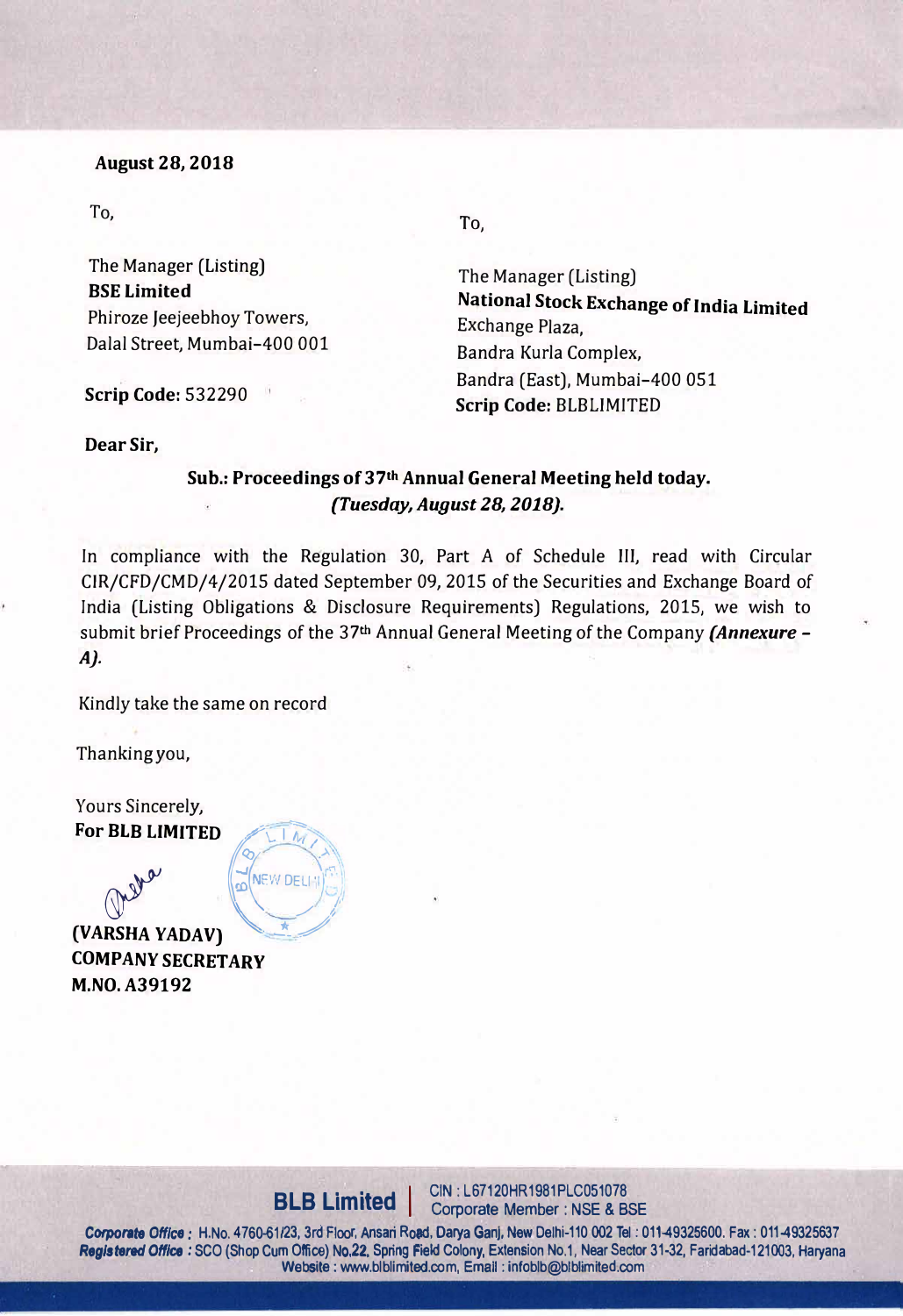Annexure - A

# **PROCEEDINGS** (37th Annual General Meeting)

### Date, time and Venue of the Meeting:

Tuesday, August, 2018 at 11:00 a.m. at Magpie Tourist Resort, (a unit of Haryana Tourism Corporation Ltd.), Sector 16A, Mathura Road, Faridabad-121002, Haryana.

## Proceeds in Brief along with manner of approval:

Sh. Brij Rattan Bagri, Chairman of the Company, chaired the meeting.

Company Secretary then, with the permission of Chair declared that the requisite quorum is present, and thereafter called the meeting to order.

All the Directors except Sh. Manas Jain, Independent Director, attended the meeting.

Sh. Manas Jain due to his pre-occupancy, was not able to attend the meeting.

Since there were no qualifications, observations or comments or other remarks on the financial transactions or matters which have any adverse effect on the functioning of the company, therefore, with the consent of members the Auditors Report and the Secretarial Auditors Report were taken as read.

The Chairman addressed the members and delivered his speech, which was also circulated amongst the members.

Shareholders then raised their queries on the financials of the Company which were replied by the Chairman to their satisfaction.

The Company Secretary informed that in compliance with the provisions of the Companies Act, 2013, along with SEBI (Listing Obligations & Disclosure Requirements) Regulations, 2015, Company had provided to the Members the facility to cast their vote through remote e-voting facility which were commenced from Saturday, August 25, 2018 (9:00 A.M. IST) and ended on Monday, August 27, 2018 (5:00 P.M. IST), on the resolutions set forth in the Notice of the AGM dated August 02, 2018.

Members who had not casted their votes through remote e-voting were provided an opportunity to cast their votes at the meeting through Ballot papers. Company had

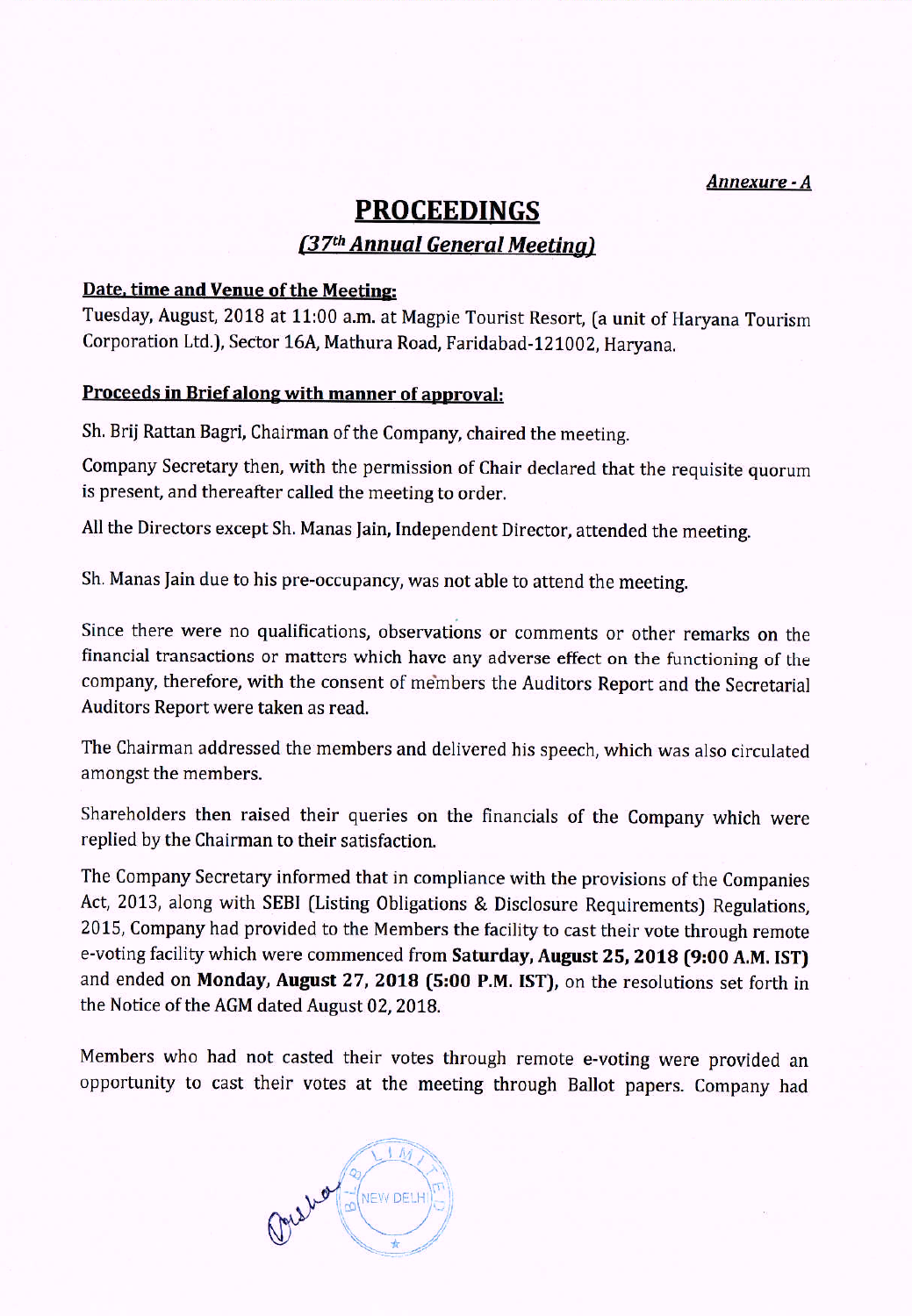appointed Mr. Rupesh Agarwal (COP: 5673) failing him Mr. Lakhan Gupta (COP: 13725), Practicing Company Secretaries as the Scrutinizer to scrutinize the e - voting process and also voting through Ballot Paper. It was informed that there would be no voting by show of hands. Mr. Lakhan Gupta was present during the meeting.

Company Secretary, then took the official business of the meeting and proceeded with the voting.

The following items of Ordinary & Special Business, as set out in the Notice of 37th Annual General Meeting were commended for member's consideration and approval:

|   | <b>DETAILS OF RESOLUTION</b>                                                                                                                                                                                                                                                          | <b>RESOLUTION</b><br>(Ordinary/Special) |
|---|---------------------------------------------------------------------------------------------------------------------------------------------------------------------------------------------------------------------------------------------------------------------------------------|-----------------------------------------|
| ❖ | Item No. 1:<br>To consider, approve and adopt the Audited Standalone and<br>Consolidated Financial Statements of the Company for the<br>financial year ended 31 <sup>st</sup> March, 2018 along with<br>Independent Auditors' Report thereon and Directors'<br>Report of the Company. | <b>Ordinary Resolution</b>              |
| ❖ | Item No. 2<br>To appoint a Director in place of Sh. Brij Rattan Bagri (DIN:<br>00007441), who retires by rotation and being eligible, offers<br>himself for re-appointment.                                                                                                           | <b>Ordinary Resolution</b>              |
| ❖ | Item No. 3<br>To ratify the appointment of M/s. R.K. Ahuja & Co.,<br>Chartered Accountants (FRN 031632N), as Statutory<br>Auditors of the Company.                                                                                                                                    | <b>Ordinary Resolution</b>              |
|   | $\div$ Item No. 4<br>Appointment of Mr. Chitter Kumar Aggarwal (Din: 0038502)<br>as a Director of the Company.                                                                                                                                                                        | <b>Ordinary Resolution</b>              |
|   | $\div$ Item No. 5<br>To approve<br>change in the Name of Company<br>and                                                                                                                                                                                                               | <b>Special Resolution</b>               |